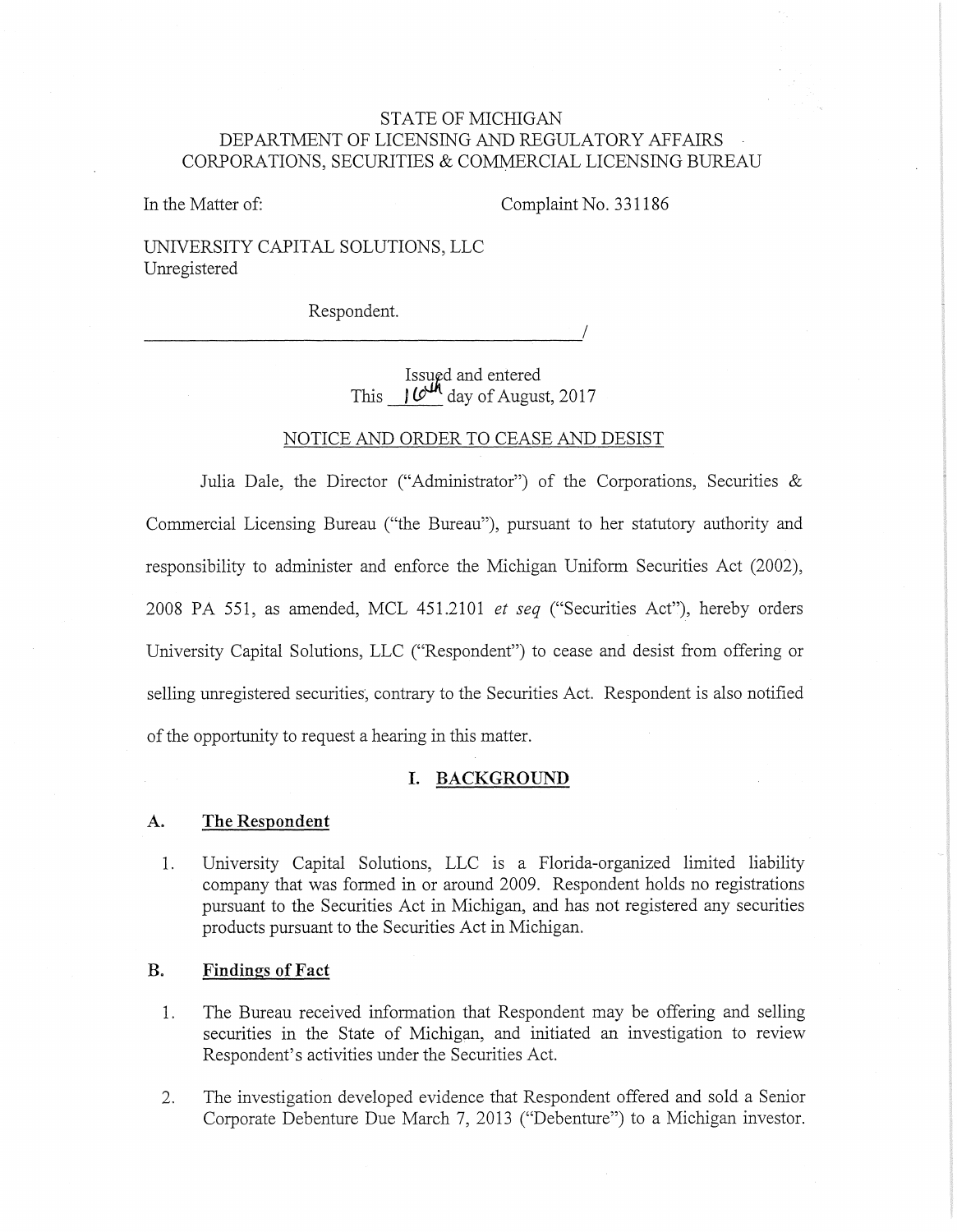(Exhibit 1 - Debenture). The Debenture was not registered, and Respondent has not identified any applicable exemption from registration.

### **II. RELEVANT STATUTORY PROVISIONS**

1. Section 102c(c) of the Securities Act, MCL 451.2102c(c) defines "Security"<sup>1</sup>, in part, as:

> a note; stock; treasury stock; security future; bond; debenture; evidence of indebtedness; certificate of interest or participation in a profit-sharing agreement; collateral trust certificate; preorganization certificate or subscription; transferable share; investment contract; voting trust certificate; certificate of deposit for a security; fractional undivided interest in oil, gas, or other mineral rights; put, call, straddle, option, or privilege on a security, certificate of deposit, or group or index of securities, including an interest in or based on the value of that put, call, straddle, option, or privilege on that security, certificate of deposit, or group or index of securities, put, call, straddle, option, or privilege entered into on a national securities exchange relating to foreign currency, an investment in a viatical or life settlement agreement; or, in general, an interest or instrument commonly known as a "security"; or a certificate of interest or participation in, temporary or interim certificate for, receipt for, guarantee of, or warrant or right to subscribe to or purchase, any of the foregoing...

2. Section 301 of the Securities Act, MCL 451.2301, states:

A person shall not offer or sell a security in this state unless 1 or more of the following are met:

(a) The security is a federal covered security.

(b) The security, transaction, or offer is exempted from registration under section 201 to 203.

<sup>1</sup> A debenture is a variety of debt security, similar to a bond or promissory note. *(See,* e.g., *Wisconsin v Johnson,* 652 NW2d 642, 646-47 Exhibit 2). A promissory note, or other debt instrument, is presumed to be a security under the "Family Resemblance Test" adopted by the Supreme Court in *Reves v Ernst & Young,* 494 US 56, 64-67 (1990) (Exhibit  $3 -$  Reves v Ernst & Young). The presumption may be rebutted by analyzing four factors to determine if the notes have non-security characteristics. Those factors as applied here support the conclusion that the debenture is a security: (1) The debenture was not sold to multiple purchasers, but rather, only to one investor in this case, weighing against finding the instrument is a security; (2) the plan of distribution of the instrument was narrow, which also weighs against the note being a security; (3) the debenture identified itself as a security, so a reasonable investor would reasonably expect the debenture to be a security, weighing in favor of it being a security; (4) no other regulatory scheme exists to provide a safeguard for investors in the debenture, weighing in favor ofit being a security. Id. Weighing all the factors together, the debenture falls within the defmition of "security" under the Securities Act.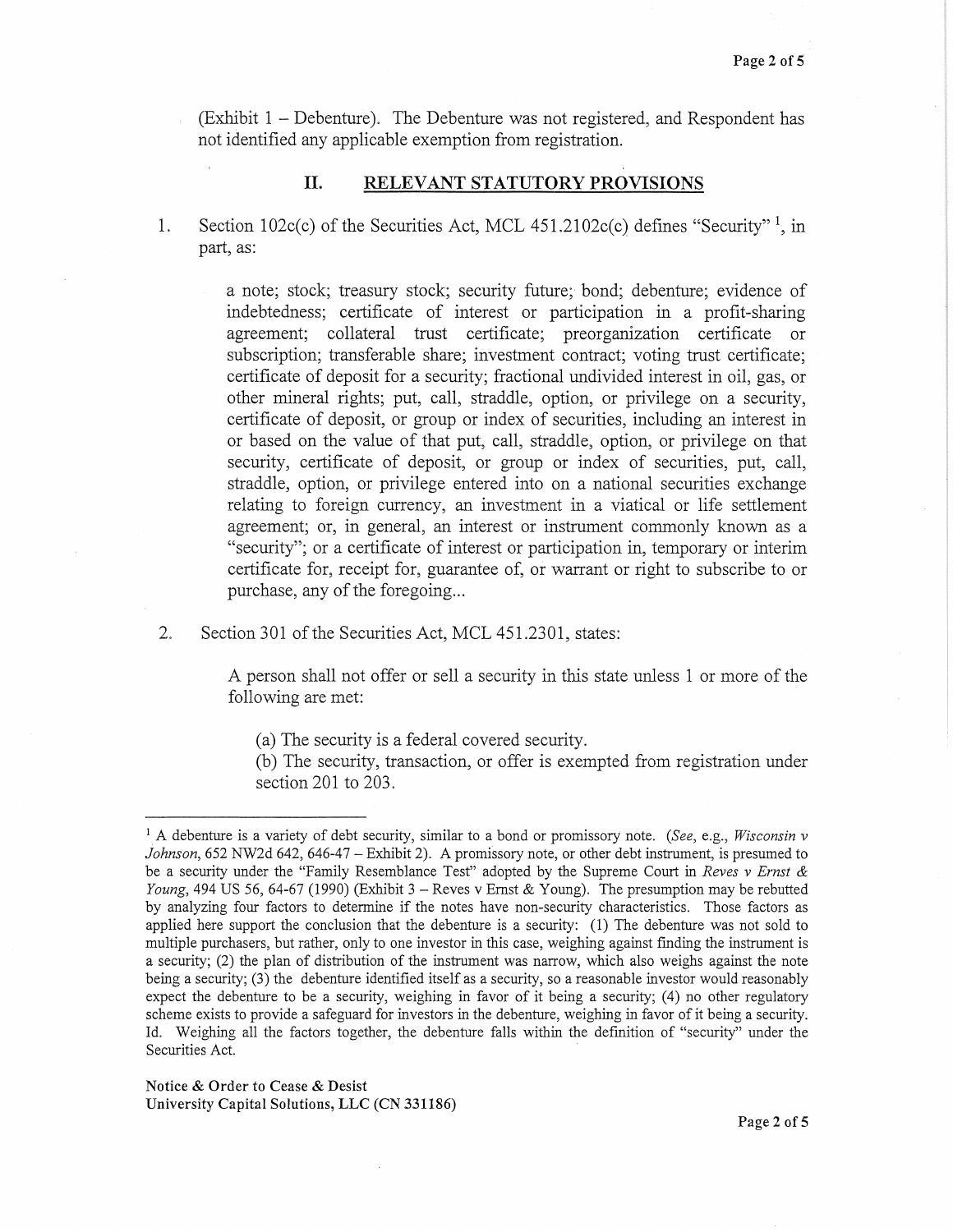( c) The security is registered under this act.

3. Section 503(1) of the Securities Act, MCL 451.2503(1), states:

In a civil action or administrative proceeding under this act, a person claiming an exemption, exception, preemption, or exclusion has the burden to prove the applicability of the exemption, exception, preemption, or exclusions.

#### III. **CONCLUSIONS OF LAW**

1. Respondent University Capital Solutions, LLC offered and sold a debenture security in Michigan which was not federally covered, exempt from registration, or registered, in violation of section 301 of the Securities Act, MCL 451.2301.

#### IV. **ORDER**

IT IS THEREFORE ORDERED, pursuant to section 604 of the Securities Act, MCL 451.2604, that:

- A. Respondent shall immediately CEASE AND DESIST from offering or selling unregistered securities, contrary to the Securities Act.
- B. Pursuant to section 604(2) of the Securities Act, this Notice and Order to Cease and Desist is IMMEDIATELY EFFECTIVE.
- C. In her Final Order, the Administrator, under section 604(4) of the Securities Act, MCL 451.2604(4), intends to impose a civil fine of \$10,000.00 against Respondent.
- D. Pursuant to section 508 of the Securities Act, MCL 451.2508, a person that willfully violates the Securities Act, or an order issued under the Securities Act, is guilty of a felony punishable by imprisonment for not more than 10 years or a fine of not more than \$500,000.00 for each violation, or both. An individual convicted of violating a rule or order under this act may be fined, but shall not be imprisoned, if the individual did not have knowledge of the rule or order.

#### **V. NOTICE OF OPPORTUNITY FOR HEARING**

Section 604 of the Securities Act, MCL 451.2604, provides that Respondent has 30 days beginning with the first day after the date of service of this Notice and Order to Cease and Desist to submit a written request to the Administrator asking that this matter be scheduled for a hearing. If the Administrator receives a written request in a timely manner, the Administrator shall schedule a hearing within 15 days after receipt of the request. The written request for a hearing must be addressed to: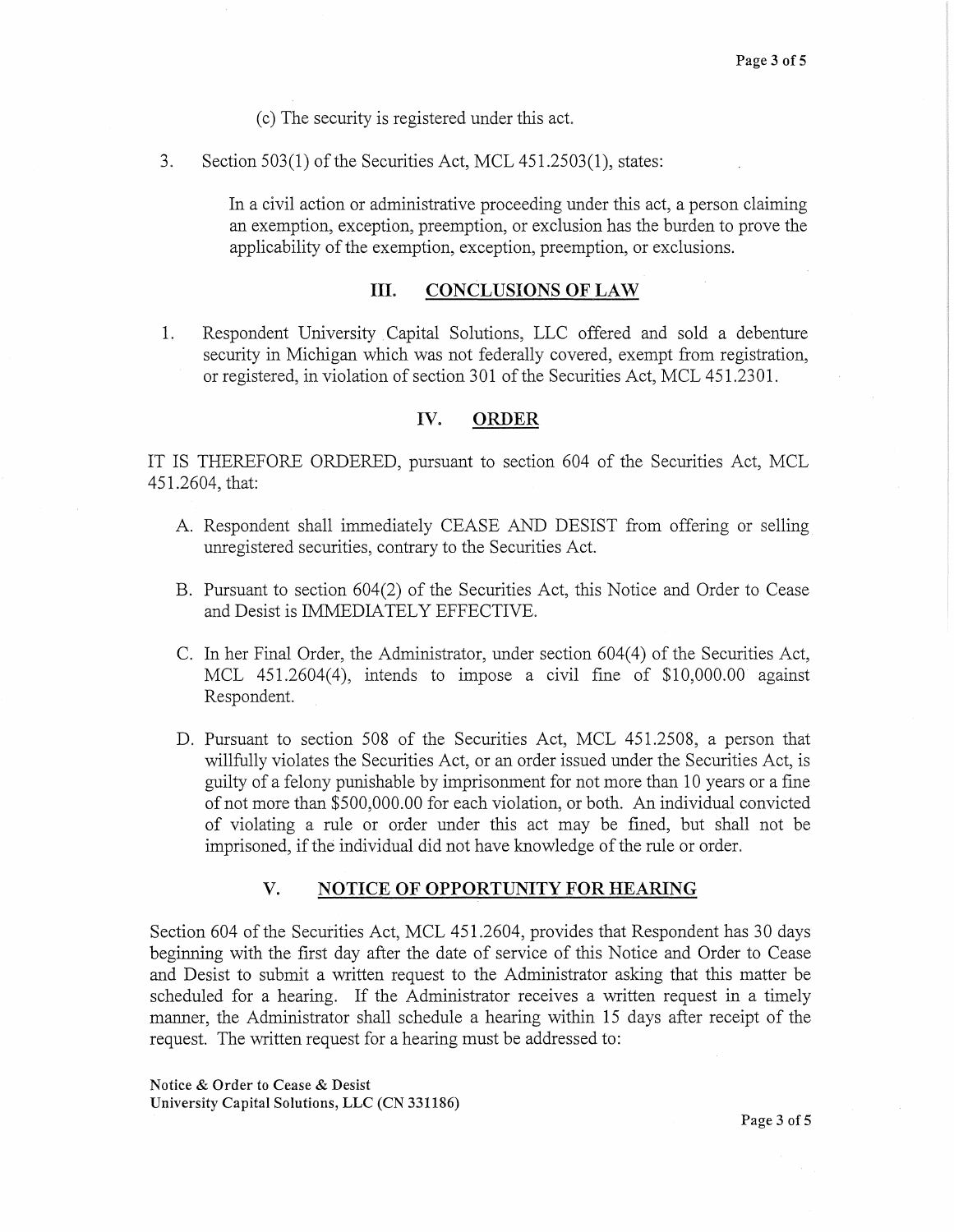Corporations, Securities & Commercial Licensing Bureau Regulatory Compliance Division P.O. Box 30018 Lansing, MI 48909

## **VI. ORDER FINAL ABSENT HEARING REQUEST**

A. Under section 604 of the Securities Act, MCL 451.2604, the Respondent's failure to submit a written request for a hearing to the Administrator within 30 days after the service date of this **NOTICE AND ORDER TO CEASE AND DESIST** shall result in this order becoming a **FINAL ORDER** by operation of law. The **FINAL ORDER** includes the imposition of the fines cited described in section IV.C., and the fine amounts set forth below will become due and payable to the Administrator within sixty (60) days after the date this order becomes final:

> $$10,000.00 -$  University Capital Solutions, LLC, under section 604 of the Securities Act, MCL 451.2604.

B. CIVIL FINE payments should be payable to the STATE OF MICHIGAN and contain identifying information (e.g., names and complaint numbers) and mailed to the following address:

> Corporations, Securities & Commercial Licensing Bureau Final Order Monitoring P.O. Box 30018 Lansing, MI 48909

- C. Failure to comply with the terms of this Order within the time frames specified may result in additional administrative penalties, including the summary suspension or continued suspension of all registrations held by Respondent under the Securities Act, the denial of any registration renewal, and/or the denial of any future applications for registration, until full compliance is made. Respondent may voluntarily surrender or withdraw a registration under the Securities Act; however, the surrender or withdrawal will not negate the summary suspension or continued suspension of the relevant registrations or any additional administrative proceedings if a violation of this Order or the Securities Act occurred.
- D. Failure to pay the civil fines within six (6) months after this Order becomes final may result in the referral of the civil fines to the Michigan Department of Treasury for collection action against Respondents.